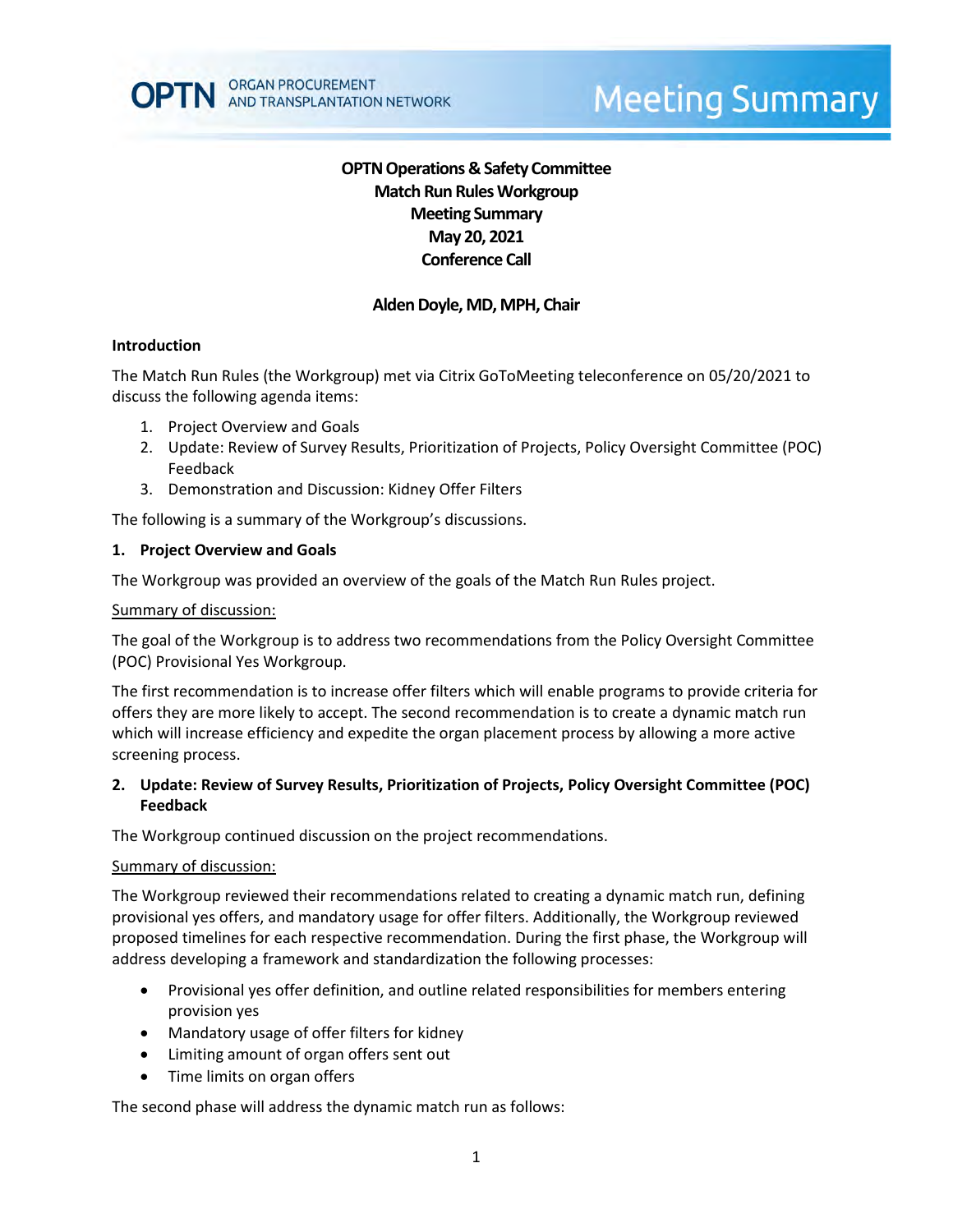- Capability to filter off candidates from match run who no longer meet acceptance criteria once donor information is updated
- Continuously evolving match run

The OPTN Policy Oversight Committee (POC) supported the phased approach. The POC recommended that mandatory usage of filters be addressed for all organs, not just kidney.

A member stated that managing the waitlist is a top priority and the resources needed to make it an equitable process should be allocated. Staff explained that the Workgroup should discuss with the POC the importance of this project, how it should be sequenced, and the priority of it within other OPTN Committee work. The member stated that the resource and budget constraints should not be a factor when developing projects that address the improvement of the waitlist as it is critical for patient welfare. Staff explained that the focus of the Workgroup is not to address resource and budget allocation, but rather focus on which projects benefit the community because it is not feasible for a committee to work on six projects at once.

## **3. Demonstration and Discussion: Kidney Offer Filters**

The Workgroup reviewed the Offer Filters Pilot Project.

## Data summary:

The Preliminary Phase II results of the Offer Filter Pilot Project, which started August 27, 2020 and ended December 2, 2020, are as follows:

- 34 kidney programs participated
- 150 total filters were created
- 91 total filters were turned on
- 26 total programs who turned on at least one filter
- Notification attempts
	- o 346,038 offers
	- $\circ$  2.734 donors
- Bypasses offers
	- o 206,933 (60%) offers
	- o 793 (29%) donors
- Transplant volumes for participating kidney programs were consistent pre-pilot and during pilot
- Transplant programs that bypassed more donors performed slightly more transplants

### Summary of discussion:

The goal of the Offer Filters Pilot Project is to increase the number of transplants. Additionally, the project aimed to reduce unwanted organ offers, decrease cold time, increase organ acceptance.

The Workgroup previewed the Offer Filters Pilot Project tools, including Offer Filters Explorer, Offer Filters Manager, Offer Filters Report, and Organ Offer Workflow Changes.

The Chair asked whether the Preliminary Phase II results would also be reflective based on recent kidney allocation changes. Staff responded that the Offer Filters Pilot Project was modeled on two years of data, and the recent kidney allocation changes do not allow for two years of data to be used for modeling. Staff added that the best results come from transplant programs who are well informed of their acceptance practices and set their filters based on that.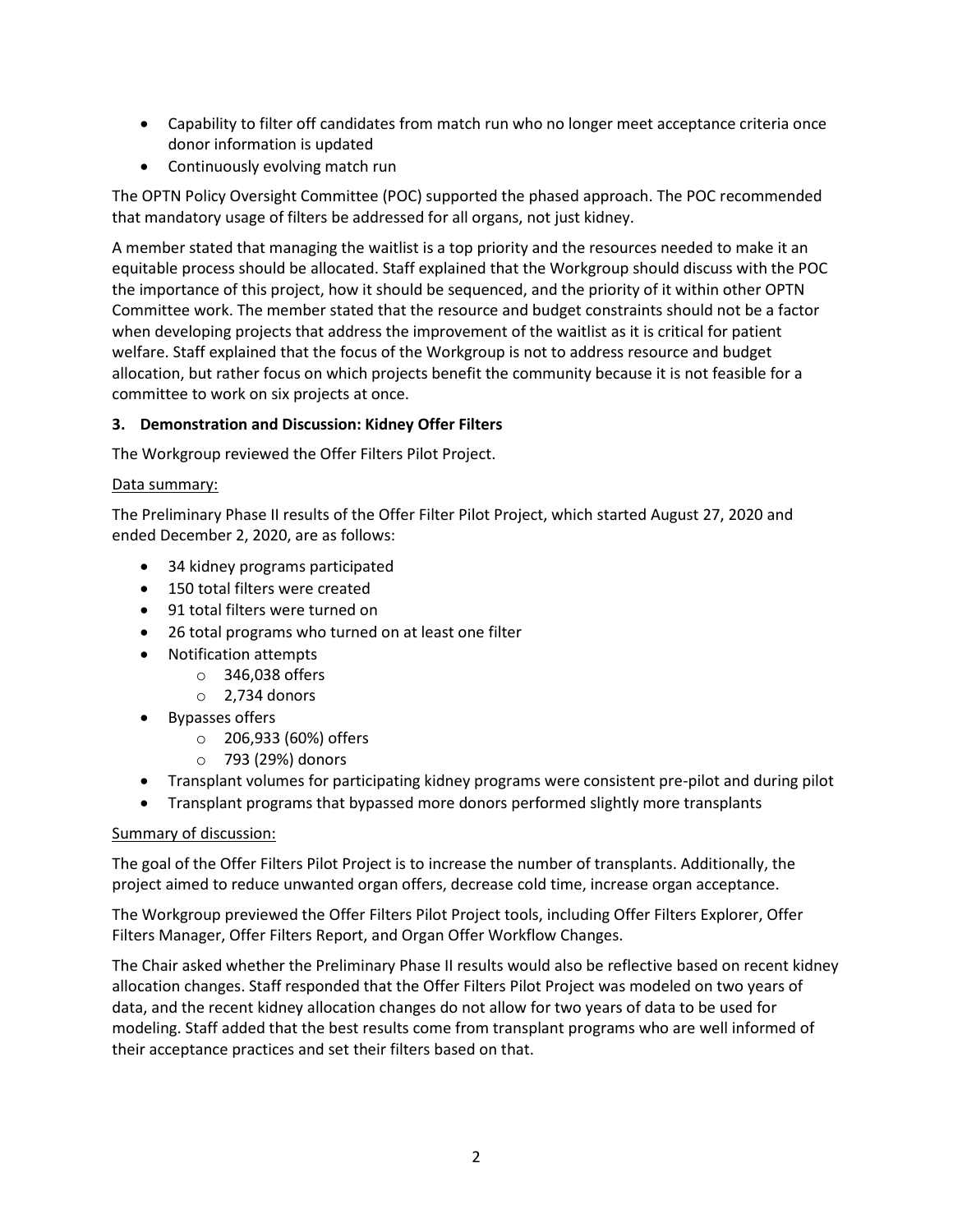## Next steps:

The Workgroup will finalize project scope and identify timeline and anticipated public comments for projects regarding match and organ processes. The Chair will present to POC for approval in July 2021.

## **Upcoming Meeting**

- June 17, 2021 (teleconference)
- July 15, 2021 (teleconference)